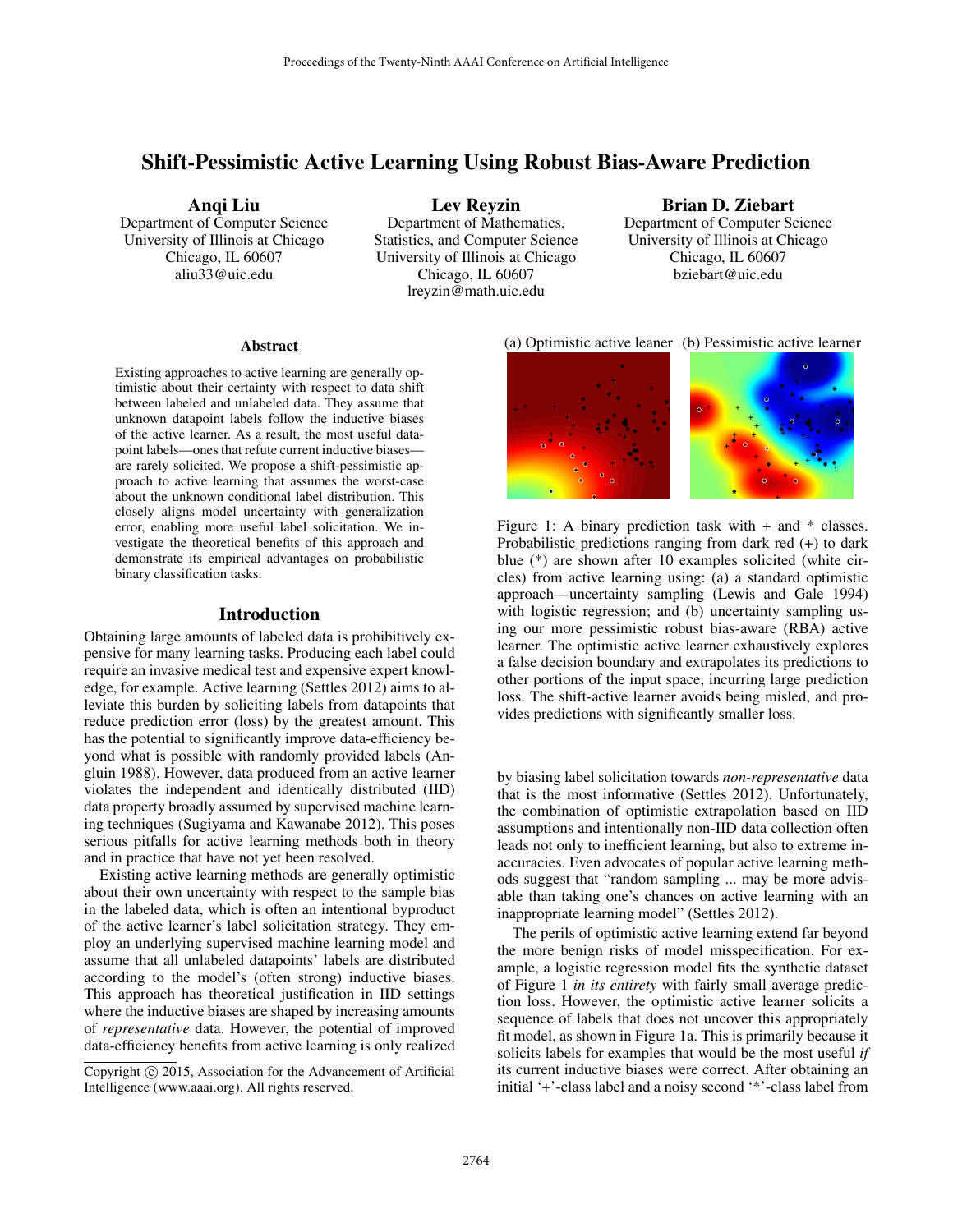the bottom-left-most datapoint, the active learner forms an incorrect inductive bias—that a decision boundary for the dataset as a whole exists between those two datapoints and exhaustively solicits labels to better define the belief contours of this incorrect decision boundary. As shown in this example, the active learner typically avoids soliciting the most informative labels, which would strongly refute the active learner's current inductive biases.

In this paper, by explicitly considering active learning as a special case of covariate shift, we develop a pessimistic approach to active learning that avoids inefficiencies created by the combination of optimism and non-representative label solicitation. Our approach leverages a recently developed model for learning from biased source sample data by assuming the worst-case about the unknown conditional label distribution (Liu and Ziebart 2014). Under this approach, we show that model uncertainty is closely calibrated to generalization loss. Thus, common label solicitation strategies guided by model uncertainty tend to directly improve the model's predictive performance. In addition to these theoretical properties, we evaluate and compare the effectiveness of our approach on a range of classification tasks. Figure 1b shows the key difference from previous methods: the limited, more *pessimistic* extrapolation from available labeled data providing smaller prediction loss.

### Background and Previous Work

### Active Learning

A pool-based active learner (Lewis and Gale 1994) sequentially chooses datapoint labels to solicit from a set (pool) of unlabeled datapoints,  $(x_i) \in \mathcal{U}$ . It constructs an estimate of the conditional label distribution,  $\hat{P}(y|x)$ , from its labeled dataset  $(x_j, y_j) \in \mathcal{L}$ . It uses this estimate to select the next datapoint label to solicit. We denote the entire set of labeled and unlabeled datapoints as  $\mathcal{D} = \mathcal{U} \cup \mathcal{L}$ .

Numerous metrics have been developed to assess the expected utility of a datapoint. The most common, *uncertainty sampling* (Lewis and Gale 1994; Settles 2012), solicits datapoint labels for which the active learner is least certain. The value-conditioned entropy,  $H(Y|X = x_i) \triangleq E_{\hat{P}(y|x)}[-\log \hat{P}(Y|X)|x_i] =$  $-\sum_{y\in\mathcal{Y}} \hat{P}(y|x_i) \log \hat{P}(y|x_i)$ , often measures this uncertainty. Other metrics assess how a datapoint label: (a) is expected to change the prediction model (Settles and Craven 2008); (b) reduces an upper bound on the generalization error in expectation (Mackay 1992); or (c) represents the input patterns of remaining unlabeled data (Settles 2012).

Yet, as illustrated in Figure 1, the pool-based active learning algorithm often performs poorly in practice (Attenberg and Provost 2011). Ad-hoc modifications to the algorithm that limit the power of the active learner—undermining the purported benefits of active learning—are often required for existing active learners to be competitive with random sampling. These modifications decrease the potential for bias in the labeled dataset by making the label solicitation strategy more similar to random sampling. One modification is to "seed" the learner with a set of randomly drawn datapoint labels (Schein and Ungar 2007; Dligach and Palmer 2011). In other words, the active learner is restricted to sampling uniformly for its first  $n$  datapoints. A second modification solicits labels from a very small random subset of the unlabeled dataset (e.g., a pool of 10 examples (Schein and Ungar 2007)) rather than the entire unlabeled dataset,  $U$ . These modifications treat the symptoms resulting from optimistic modeling and non-IID label solicitation rather than its cause. Our approach differs from methods that are pessimistic about active learning from a bandit learning perspective (Rokach, Naamani, and Shmilovici 2008).

#### Learning under sample selection bias

Inherent sample selection bias exists in active learning because examples for label solicitation are not chosen uniformly at random (Sugiyama and Kawanabe 2012). However, since the active learner can only select examples based on the input values,  $x_i$ , independently from the unknown label,  $y_i$ , this corresponds to a special case of sample selection bias known as *covariate shift* (Shimodaira 2000). This setting requires that a common conditional label distribution,  $P(y|x)$ , is shared in both source,  $P_{\rm src}(y, x) = P(y|x)P_{\rm src}(x)$ , and target,  $P_{\text{trg}}(y, x) = P(y|x)P_{\text{trg}}(x)$ , distributions. Learning under covariate shift estimates this shared conditional label distribution from sample source data,  $\tilde{P}_{\rm src}(y, x)$ , using predictor  $\hat{P}(y|x)$ , with the goal of minimizing target distribution loss,  $\mathbb{E}_{P_{\text{tr}_z}(x)P(y|x)}[-\log \hat{P}(Y|X)].$  In the pool-based active learning setting, the source distribution represents available labeled data  $\mathcal L$  and the target distribution represents the combination of labeled and unlabeled data  $\mathcal{D}$ .

Minimizing the prediction loss for a target distribution that differs from the source data's distribution is difficult. In IID settings, researchers typically minimize the empirical loss of labeled sample data (Sugiyama and Kawanabe 2012). With increasing data, this sample-based approximation converges linearly to the source/target distribution's error. Unfortunately, target sample data is not available to directly measure the empirical loss in the biased setting. Importance sampling (Hammersley and Morton 1954) is a prevalent approach for this setting that estimates the target distribution loss by reweighting the source samples according to the target-source density ratio,  $P_{\text{trg}}(x)/P_{\text{src}}(x)$  (Shimodaira 2000; Zadrozny 2004). In the asymptotic limit (infinite amounts of source data), the predictor (with parameters  $\theta$ ) minimizing the reweighted loss is equivalent to the predictor that minimizes the target loss (Shimodaira 2000),

$$
\lim_{m \to \infty} \min_{\theta} \mathbb{E}_{\tilde{P}_{\text{src}}^{(m)}(x)\tilde{P}(y|x)} \left[ \frac{P_{\text{trg}}(X)}{P_{\text{src}}(X)} \text{loss} \left( Y, \hat{f}_{\theta}(X) \right) \right]
$$
\n
$$
= \min_{\theta} \mathbb{E}_{P_{\text{trg}}(x)P(y|x)} \left[ \text{loss} \left( Y, \hat{f}_{\theta}(X) \right) \right]. \tag{1}
$$

Despite this asymptotic guarantee, sample reweighting under large sample selection bias can converge very slowly to the target loss as the number of source datapoints  $(m)$  grows.

<sup>&</sup>lt;sup>1</sup>The remaining unlabeled data alone could be used for the target distribution if generalization beyond the pool is not intended.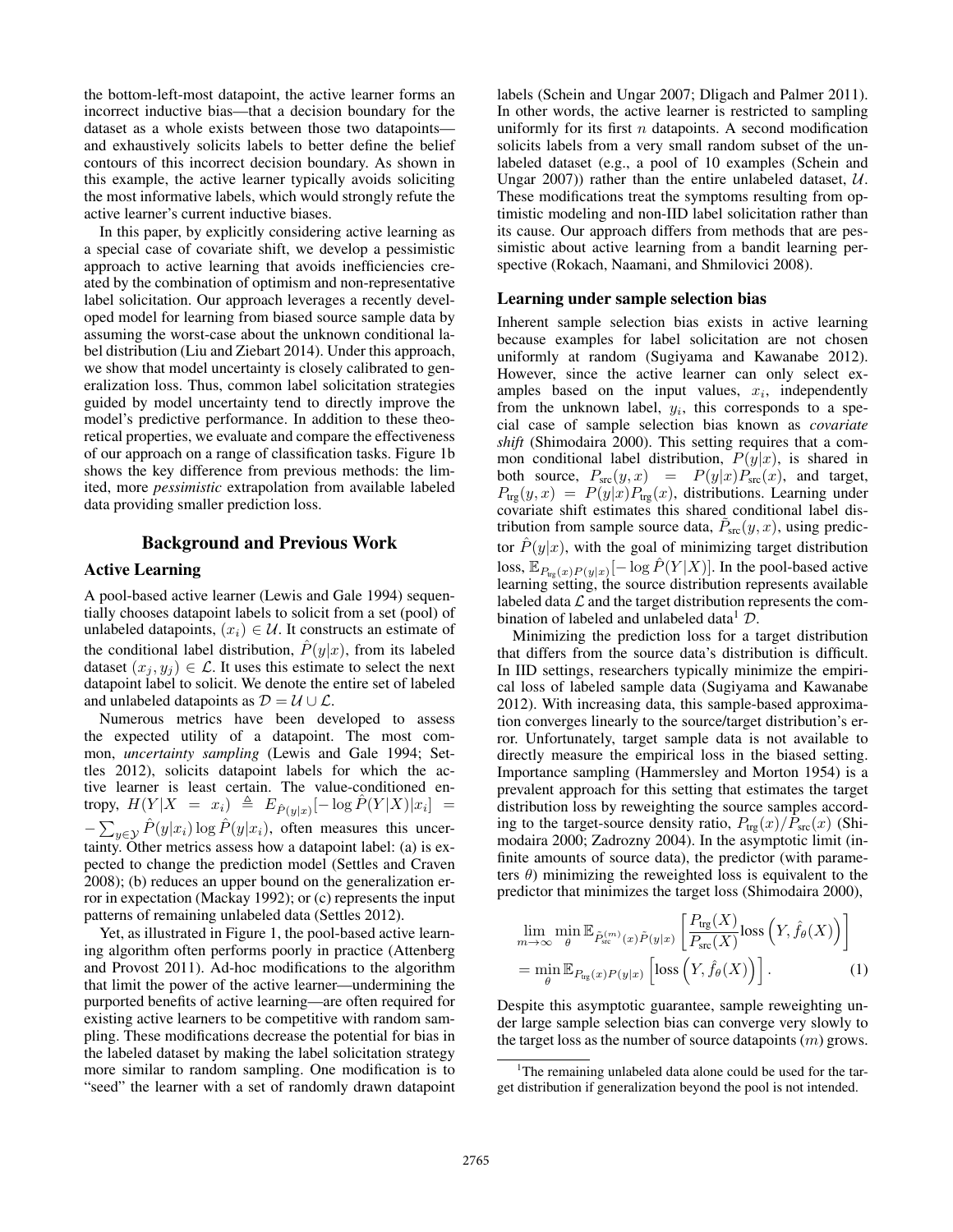In fact, finite second moments on the target-source density ratio,  $\mathbb{E}_{P_{\text{src}}(x)} [(P_{\text{trg}}(X)/P_{\text{src}}(X))^2] < \infty$ , are required for any finite-sample generalization bounds (Cortes, Mansour, and Mohri 2010). Not satisfying this requirement leads to estimates with high variance and target distribution predictions with overly optimistic certainty for any finite amount of source data.

Active learning using sample reweighting has been investigated in a handful of learning tasks (Kanamori and Shimodaira 2003; Sugiyama 2005; Bach 2007). Unfortunately, common label solicitation strategies often produce labeled datapoint distributions that are highly non-representative, as shown in Figure 1. These source distributions lack finite second moment density ratios and produce high-variance predictions from small amounts of data. Extensions to the streaming active learning setting (Beygelzimer, Dasgupta, and Langford 2009) randomize the label solicitation strategy to improve sample complexity bounds.

#### Approach

#### Robust bias-aware prediction

We employ a recently-developed approach for robust prediction in settings with dataset shift (Liu and Ziebart 2014). It provides *robust bias-aware* (RBA) predictions in the active learning setting for data distributed according to the full data distribution  $P_{\mathcal{D}}(x)$ , given labeled data samples (denoted with empirical measure  $P_{\mathcal{L}}(x)$  treated as being drawn from a labeled data distribution  $P_{\mathcal{L}}(x)$ . A minimax estimation problem (the primal) and a regularized maximum likelihood estimation problem (the dual) provide equivalent solutions to the formulation.

The primal problem is a minimax game between estimator choosing  $P(y|x)$  and constrained adversary, choosing evaluation distribution  $\tilde{P}(y|x)$ :

$$
\min_{\hat{P}(y|x)} \max_{\check{P}(y|x)\in\tilde{\Xi}} \mathbb{E}_{P_{\mathcal{D}}(x)\check{P}(y|x)}\left[\overbrace{-\log \hat{P}(Y|X)}^{\text{logarithmic loss}}\right].\tag{2}
$$

The set  $\tilde{\Xi}$  constrains the adversary to (approximately) match a set of its statistics,  $\mathbb{E}_{\tilde{P}_\mathcal{L}(x)\tilde{P}(y|x)}[\mathbf{f}(X,Y)]$  with sample statistics  $\mathbb{E}_{\tilde{P}_\mathcal{L}(x)\tilde{P}(y|x)}[\mathbf{f}(\tilde{X},Y)]$  from the labeled data distribution. The dual problem selects model parameters,  $\theta$ , by maximizing a regularized full data distribution likelihood:

$$
\theta^* = \underset{\theta}{\operatorname{argmax}} \mathbb{E}_{P_{\mathcal{D}}(x)P(y|x)}[\log \hat{P}_{\theta}(Y|X)] - \lambda ||\theta||, \quad (3)
$$

with the conditional label distribution estimate's form as:

$$
\hat{P}_{\theta}(y|x) = e^{\frac{P_{\mathcal{L}}(x)}{P_{\mathcal{D}}(x)}\theta \cdot \mathbf{f}(x,y)} / \sum_{y' \in \mathcal{Y}} e^{\frac{P_{\mathcal{L}}(x)}{P_{\mathcal{D}}(x)}\theta \cdot \mathbf{f}(x,y')}.
$$
 (4)

The density ratio,  $\frac{P_c(x)}{P_D(x)}$ , moderates the predictions to be less certain wherever the labeled data underrepresents the full data distribution and more certain wherever the labeled data overrepresents it. The uncertainty of this distribution closely matches to its generalization error (Theorem 1).

Theorem 1. *Assuming that the actual label distribution*  $P(y|x)$  *is within the set*  $\Xi$ *, the full data entropy of the RBA predictor upper bounds its generalization loss:*

$$
H_{\mathcal{D}}(Y|X) \triangleq \mathbb{E}_{P_{\mathcal{D}}(x)\hat{P}(y|x)} \left[ -\log \hat{P}(Y|X) \right] \qquad (5)
$$

$$
\geq \mathbb{E}_{P_{\mathcal{D}}(x)P(y|x)} [-\log \hat{P}(Y|X)].
$$

*Proof.* The proof follows from Grünwald and Dawid (2004) and Topsøe (1979) using: (a) strong duality; (b) the equivalence of the logloss minimizer to its evaluation distribution when given; and (c) the assumption that  $P(y|x)$  is in set  $\Xi$ :

$$
\min_{\hat{P}(y|x)} \max_{\tilde{P}(y|x)\in\tilde{\Xi}} \mathbb{E}_{P_{\mathcal{D}}(x)\tilde{P}(y|x)}[-\log \hat{P}(Y|X)]
$$
\n
$$
\stackrel{(a)}{=} \max_{\tilde{P}(y|x)\in\tilde{\Xi}} \min_{\hat{P}(y|x)} \mathbb{E}_{P_{\mathcal{D}}(x)\tilde{P}(y|x)}[-\log \hat{P}(Y|X)]
$$
\n
$$
\stackrel{(b)}{=} \max_{\hat{P}(y|x)\in\tilde{\Xi}} H_{\mathcal{D}}(Y|X) \stackrel{(c)}{\geq} \mathbb{E}_{P_{\mathcal{D}}(x)P(y|x)}[-\log \hat{P}(Y|X)].
$$

Constructing a constraint set  $\tilde{\Xi}$  from finite sample data to satisfy the premise of Theorem 1 is overly restrictive. Instead, we can relax the guarantee to be probabilistic based on finite sample error bounds in Corollary 1.

**Corollary 1.** When  $\delta$  defining the  $\ell_1$ -norm or  $\ell_2$ -norm con*straint set,*

$$
\left| \left| \mathbb{E}_{\tilde{P}_{\mathcal{L}}(x)\hat{P}(y|x)}[\mathbf{f}(X,Y)] - \mathbb{E}_{\tilde{P}_{\mathcal{L}}(x)\tilde{P}(y|x)}[\mathbf{f}(X,Y)] \right| \right| \leq \delta,
$$

*is chosen using sample error bounds between the labeled data distribution's sample statistics and expected statistics,*

$$
P\left(\left|\left|\mathbb{E}_{\tilde{P}_{\mathcal{L}}(x)\tilde{P}(y|x)}[\mathbf{f}(X,Y)]-\mathbb{E}_{\tilde{P}_{\mathcal{L}}(x)\tilde{P}(y|x)}[\mathbf{f}(X,Y)]\right|\right|\geq\delta\right)\leq\alpha,
$$

*then the bound* (5) *of Theorem 1 holds with probability at least*  $(1 - \alpha)$ *.* 

The constraint set slack  $\delta$  corresponds to  $\ell_1$  or  $\ell_2$  regularization weight  $\lambda$  in the dual optimization problem (3) (Dudík and Schapire 2006).

Training the RBA predictor appears difficult because the dual objective function (3) maximizes the log likelihood of the full data, which is partially unlabeled. However, that objective function's gradient is based on labeled data distribution statistics,

$$
\mathbb{E}_{P_{\mathcal{L}}(x)P(y|x)}[\mathbf{f}(X,Y)] - \mathbb{E}_{P_{\mathcal{L}}(x)\hat{P}(y|x)}[\mathbf{f}(X,Y)] - \lambda \nabla_{\theta}||\theta||
$$
  

$$
\approx \mathbb{E}_{\tilde{P}_{\mathcal{L}}(x)\tilde{P}(y|x)}[\mathbf{f}(X,Y)] - \mathbb{E}_{\tilde{P}_{\mathcal{L}}(x)\hat{P}(y|x)}[\mathbf{f}(X,Y)] - \lambda \nabla_{\theta}||\theta||,
$$

which can be safely approximated using labeled data distribution samples from  $\hat{P}_{\mathcal{L}}(x)$ .

### Density estimation

The degree that information from labeled data generalizes to other portions of the input space in the RBA approach is controlled by the density estimates of the labeled data distribution,  $P_{\mathcal{L}}(x)$ , and the entire data distribution,  $P_{\mathcal{D}}(x)$ . If the labeled data distribution estimate provides minimal support beyond the labeled data samples, density predictions outside of the labeled samples will tend to be overly conservative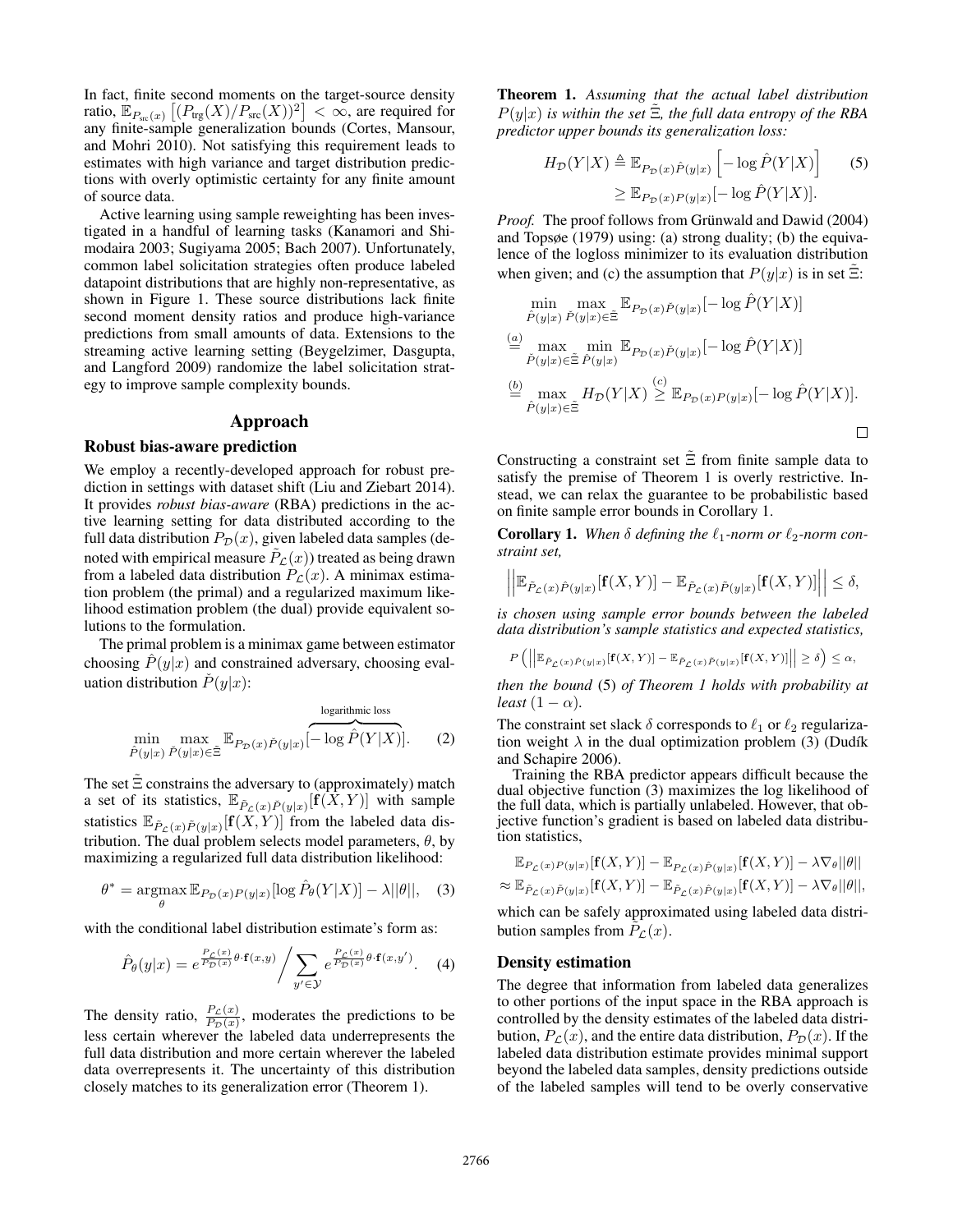and maximally uncertain. If the labeled data distribution estimate provides too broad of support for the full data distribution, the guarantees of Corollary 1 will be improbable (i.e., a large  $\alpha$  will be required). If the full data distribution is misestimated, the prediction guarantees (Corollary 1) will not apply to actual full data distribution samples.

Density estimation methods have been investigated extensively in the importance weighting approach (1) to sample selection bias (Shimodaira 2000; Dudík, Schapire, and Phillips 2005; Huang et al. 2006; Sugiyama et al. 2008; Bickel, Brückner, and Scheffer 2009; Yu and Szepesvári 2012; Wen, Yu, and Greiner 2014). In that model, these importance weights, formed from density estimates, shape the strong inductive biases of the approach. Rather than investigate the benefits of each density estimation technique for RBA prediction, we employ a widely accepted density estimation technique when generalized estimates are needed: kernel density estimation with Gaussian kernels.

We leverage specific properties of the active learning setting to help alleviate some of the potentially negative consequences of inaccurate density estimation. We narrow our focus to minimizing the loss on a specific set of full dataset distribution samples (i.e. all labeled and unlabeled datapoints). Thus, we employ the uniform distribution of datapoints,

$$
P_{\mathcal{D}}(x) = \begin{cases} \frac{1}{|\mathcal{D}|} & \text{if } x \in \mathcal{D} \\ 0 & \text{otherwise,} \end{cases}
$$

to represent the full data distribution density. This would be ill-advised for general covariate shift prediction, because it would make the density ratio  $\frac{P_c(x)}{P_p(x)}$  infinite (i.e. no "penalty" for overly certain predictions) at many labeled sample datapoints in  $\mathcal{L}$ . However, for the active learning setting, all labeled data samples will have support in the full distribution, since  $\mathcal{L} \subseteq \mathcal{D}$ , so this situation does not occur.

#### Active learning using robust predictions

Conditional label distribution estimates guide label solicitation within an active learner as shown in Algorithm 1.

Using uncertainty sampling and kernel density estimation for  $P_{\mathcal{L}}(x)$ , the complexity of each label solicitation is  $O(|\mathcal{L}|^2 + Tk|\mathcal{L}| + k|\mathcal{U}|)$ , where k is the number of features and  $T$  is the number of optimization steps.

The metrics used to evaluate different unlabeled datapoints for many label solicitation strategies, including uncertainty sampling, are heuristic/greedy methods for minimizing model uncertainty. Theorem 1 and Corollary 1 provide theoretical guarantees that this is an appropriate objective when using the RBA predictor.

Corollary 2. *An active learning strategy for RBA prediction that efficiently reduces RBA model uncertainty also efficiently reduces prediction loss.*

In contrast, we can consider the importance reweighting approach to estimating the conditional label distribution within an active learning algorithm. Cortes et al. (2010) show that even when importance weights are not bounded, under this approach, for any hypothesis  $h$  the generalization loss  $R(h)$  can be bounded as a function of the empirical importance-weighted loss  $\hat{R}_w(h)$  as follows:

$$
R(h) \leq \hat{R}_w(h) + O\left(\sqrt{\mathbb{E}_{P_{\mathcal{L}}(x)}\left[w(X)^2\right]} \sqrt[3/\sqrt[8]{\frac{p\log(\frac{m}{p}) + \log(\frac{1}{\delta})}{m}}\right),
$$

where  $w(x) = P_{\mathcal{L}}(x)/P_{\mathcal{D}}(x)$ ,  $\mathbb{E}_{P_{\mathcal{L}}(x)} [w(X)^2]$  is finite, p is an upper bound on the pseudo-dimension, a notion of dimension for the hypothesis space, and  $1 - \delta$  is the bound confidence.

Popular label solicitation strategies (Settles 2012) tend to choose labels with the goal of greedily or approximately minimizing the (importance-weighted) empirical loss  $\hat{R}_w(h)$ . Often they do so without appropriately bounding the density ratio,  $\mathbb{E}_{P_{\mathcal{L}}(x)} \left[ (P_{\mathcal{D}}(X)/P_{\mathcal{L}}(X))^2 \right]$ , which is needed for the empirical loss to generalize from the subset of labeled datapoints to the rest of the dataset. For reasonably large confidence values  $1 - \delta$ , this bound can be looser than agnostic predictions (uniform over labels with logloss of  $log_2 |\mathcal{Y}|$ ) in such cases.

Unfortunately, minimizing the prediction loss for a nonrepresentative labeled data distribution provides no guarantees for the prediction loss on the broader data distribution (Sugiyama and Kawanabe 2012). Thus, active learners that minimize the uncertainty of the logistic regression model should instead solicit labels from representative datapoints to provide any theoretical performance guarantees.

### Experiments

#### Classification tasks

We evaluate the performance of different active learning approaches using four datasets from the UCI repository (Bache and Lichman 2013). We consider datasets with real-valued features to simplify density estimation for methods that address covariate shift. We reduce multi-class datasets to binary classification tasks by merging classes (typically plurality class versus other) as detailed in Table 1.

Table 1: Datasets for empirical evaluation

|             |      |               | Dataset   Features   Examples   Positive labels   Negative labels |
|-------------|------|---------------|-------------------------------------------------------------------|
| <b>Iris</b> | 150. | <i>Setosa</i> | all others                                                        |
| Seed        | 210  | Type " $1$ "  | all others                                                        |
| Banknote    | 1372 | Class "0"     | Class "l"                                                         |
| E. coli     | 336  | Cytoplasm     | all others                                                        |

In each of our experiments, we divide the dataset into a training set (80% of data) and a testing set (the remaining 20%).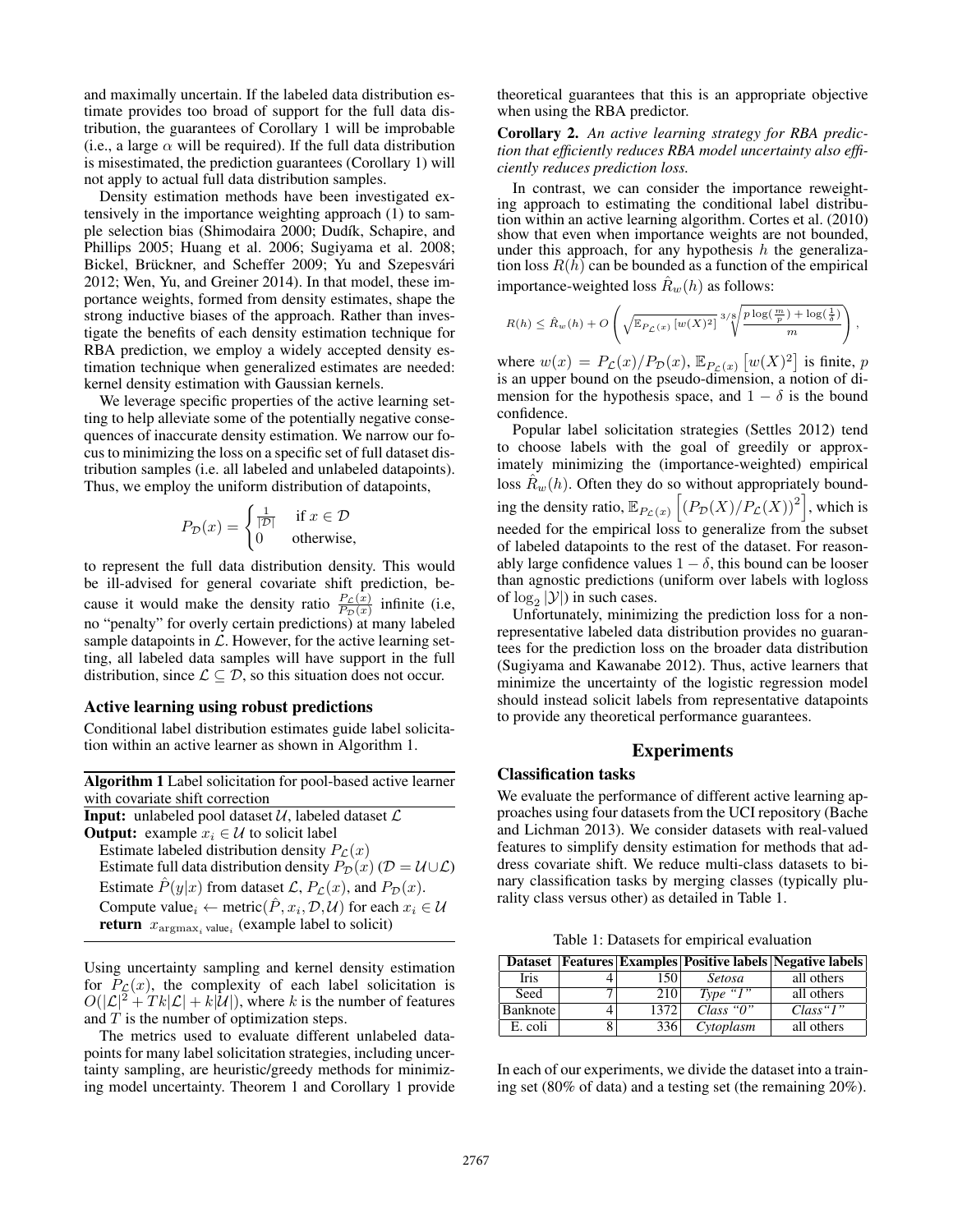

Figure 2: Logloss of optimistic active learning versus passive (IID) learning for the first 20 datapoints of learning averaged over 30 randomized withheld evaluation dataset splits with 95% confidence intervals.

#### Learning methods

We apply three different models for estimating the conditional label distribution: Standard logistic regression (abbreviated as standard in this section) uses the Boltzmann distribution  $P(y|x) = e^{\theta \cdot \mathbf{f}(x,y)}/(\sum_{y' \in \mathcal{Y}} e^{\theta \cdot \mathbf{f}(x,y)})$ and minimizes the logloss of the labeled distribution samples,  $\min_{\theta} \mathbb{E}_{\tilde{P}_{\mathcal{L}}(x)\tilde{P}(y|x)}[-\log \hat{P}_{\theta}(Y|X)] + \lambda ||\theta||;$ Sample reweighted logistic regression (abbreviated as reweighted) uses the same logistic regression model, but with parameters estimated to minimize the importance weighted estimate of the target loss,  $\min_{\theta} \mathbb{E}_{\tilde{P}_{\mathcal{L}}(x)\tilde{P}(y|x)}\left[ \right]$  $-\frac{P_{\mathcal{D}}(X)}{P_{\mathcal{D}}(X)}$  $\left. \frac{P_{\mathcal{D}}(X)}{P_{\mathcal{L}}(X)} \log \hat{P}_{\theta}(Y|X) \right| \, + \, \lambda ||\theta|| \,$  ; and Robust bias-aware prediction (abbreviated as robust) uses the conditional label distribution of (4) trained by maximizing target likelihood (3) (approximating the gradient with labeled datapoints).

We employ two label solicitation strategies for each model: Uncertainty sampling (abbreviated as active) selects the example with the largest value-conditioned entropy from the unlabeled dataset. The first datapoint label solicited is selected uniformly at random (the same first datapoint as passive learners); and Random sampling (abbreviated as passive) selects each datapoint uniformly at random from the unlabeled dataset. In addition, we apply a densityratio-based strategy with our robust approach: Density-ratio sampling (abbreviated as active density) selects the example with the highest  $\frac{P_D(x)}{P_L(x)}$  under the estimated distribution.

We conduct 30 experiments with each learner on randomized training/testing splits of each dataset and report the mean and the 95% confidence interval of the predictive performance after every data point solicited in the first 20 steps, corresponding to 0.05 significance level in student t-test. We focus on the first 20 examples because real applications require good predictive performance with limited labeled data.

#### Density estimation and dimension reduction

We apply Gaussian kernel density estimation (KDE) on the labeled examples to estimate the labeled data density,

$$
P_{\mathcal{L}}(x) = \frac{1}{|\mathcal{L}|} \sum_{x_i \in \mathcal{L}} K_{\mathbf{H}}(x - x_i)
$$

with a bandwidth that minimizes the logloss on the whole dataset,  $\mathbf{H} = \arg\min \mathbb{E}_{P_{\mathcal{D}}(x)}[-\log \hat{P}(X)]$ , from a restricted set of bandwidths proportionate to a covariance estimate of the entire data,  $\mathbf{H} = \alpha \hat{\Sigma}(\mathcal{D})$ . For higher dimensional data (*Seed* and *E. coli*), we first apply principal component analysis to reduce the dimensionality to a space that covers at least 95% of the input variance, before applying Gaussian KDE. We use the uniform distribution over training and testing datapoints for the full data distribution density.

#### Features and regularization

For all methods, we use first-order and second-order statistics of the inputs as features:  $x_1^2y, x_2^2y, \ldots, x_K^2y$ ,  $x_1x_2y, x_1x_3y, \ldots, x_{K-1}x_Ky, x_1y, x_2y, \ldots, x_Ky, y$ . Since the regularization weight  $\lambda$  corresponds to slack in the constraints (Corollary 1) and feature scales differ, we use a different regularization weight for each feature corresponding with the 95% confidence interval of the feature's mean,  $2\sigma(\phi(x,y))/\sqrt{|\mathcal{L}|}$ . However when the scale of the density ratio  $(P_{\mathcal{L}}(x)/P_{\mathcal{D}}(x))$  is overwhelmingly large (*E.coli*) or small (*Banknote*), we reweight each feature's mean using the learning model's density ratio before taking the standard deviation in the reweighted and robust algorithms.

#### Optimistic active learning versus IID learning

We first investigate how the optimistic active learning methods (active standard and active reweighted) compare to IID logistic regression (passive standard). In Figures 2a and 2b, the logloss of active standard and active reweighted are worse than passive learners for the entire 20 steps of learning with statistical significance. This is similarly the case for the active standard and active reweighted algorithms in the first 10 steps of learning in *Banknote* (Figure 2d). This frequent poor performance results from the active learners getting "stuck" soliciting labels suggested by its optimistic biases to be useful rather than labels that would correct its incorrect beliefs. Further prediction improvements often require first exhausting from the pool of examples that conform to the learner's incorrect beliefs. Only when the inductive biases of labeled data match those of the unlabeled data, as in active methods for the *E. coli* dataset, will the optimistic active learner not provide high logloss in the initial steps of active learning.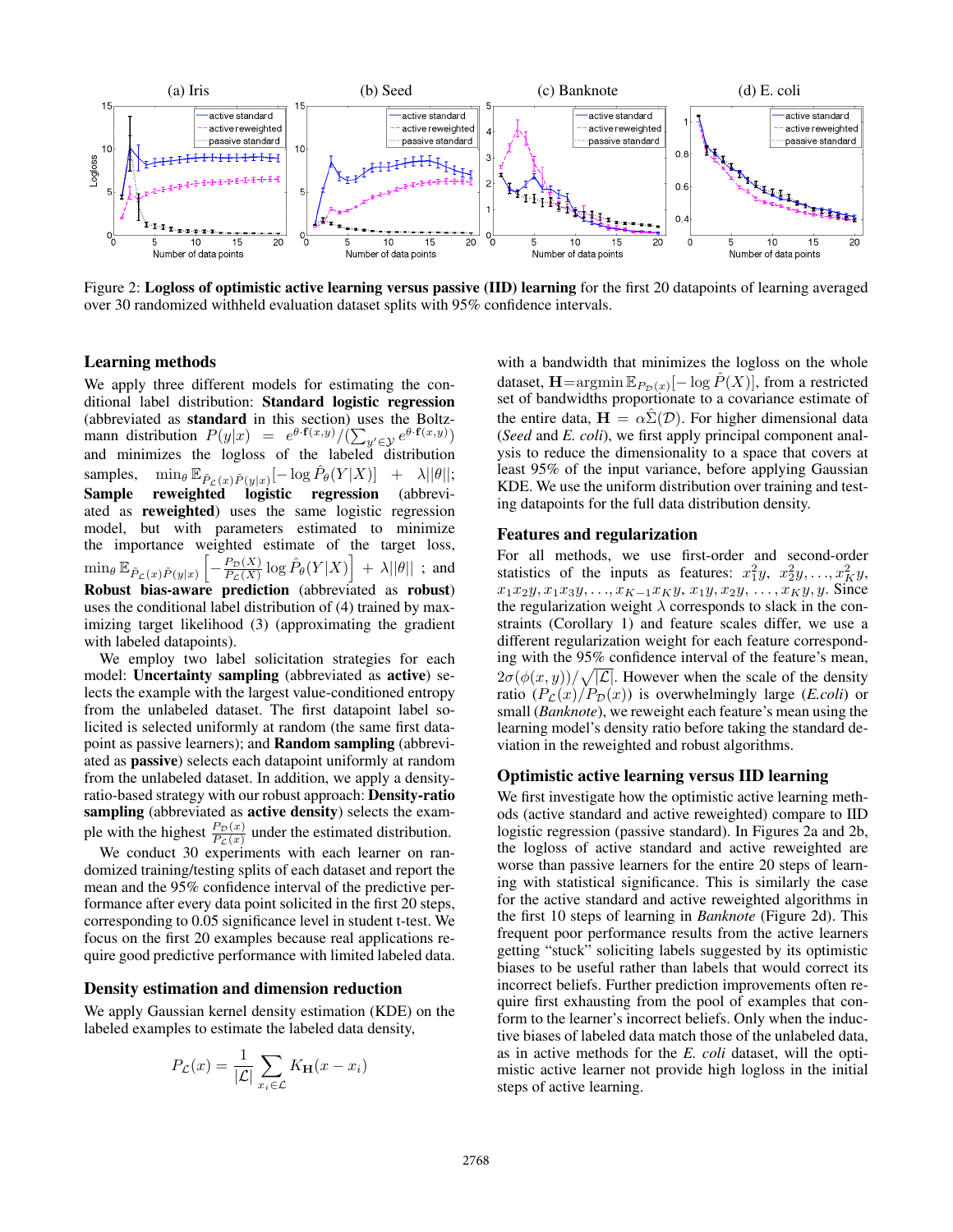

Figure 3: Logloss of shift-pessimistic active learning versus passive (IID) learning for the first 20 datapoints of learning averaged over 30 randomized withheld evaluation dataset splits with 95% confidence intervals.



Figure 4: Classification error rate of all learning methods for the first 20 datapoints of learning averaged over 30 randomized withheld evaluation dataset splits. The legend is shared for all datasets. Active standard and active reweighted overlap in (a).

### Pessimistic active learning versus IID learning

We next compare the performance of our shift-pessimistic active learning method (active robust and active density robust) to several passive learning methods. As shown in Figure 3, active robust and active density robust perform better from the very beginning than agnostic baseline, which would provide a logloss of *1*, and are better than, or at least comparable to any other methods for all amounts of available data. Small error bars reflect high stability compared to other methods. In contrast, IID learning methods are quite unstable especially at the beginning due to the bias of a small, randomly chosen sample. Active density robust cannot significantly compete with passive robust because it only considers densities when soliciting labels. Passive robust outperforms passive standard and reweighted, which shows that robust bias-aware prediction effectively controls the extent to which the prediction should generalize. However, since the inductive biases from labeled data tend to generalize accurately using the passive standard and reweighted methods on the *E.coli* dataset, they exceed the passive robust method given 20 labeled examples.

### Comparing classification accuracy

Though all the algorithms do not minimize classification error directly, the log loss upper bounds the non-convex classification error (0-1 loss). Thus, one might expect that efficiently reducing log loss in the active learning setting will lead to low classification error. We investigate this in Figure 4, comparing the classification error rate of all seven methods on each dataset. The active robust approach provides the highest prediction accuracy for almost all amounts of available labeled data. In contrast, the high log loss predictions of active standard and active reweighted in *Iris* and *Seed* translate to poor classification error rates.

## **Conclusions**

We have focused on the often detrimental combination of: machine learning models that are optimistic in the face of their own uncertainty; and active learning strategies that unintentionally avoid soliciting labels that would refute optimistic extrapolations. We propose a new approach to constructing prediction models within an active learning algorithm by considering the problem as a covariate shift prediction task and adopting pessimism about all uncertain properties of the conditional label distribution. Theoretically, this aligns model uncertainty with prediction loss on remaining unlabeled datapoints, better justifying the use of the model's label estimates within active learning label solicitation strategies. We have shown that our RBA approach encounters lower prediction loss and accuracy than IID learning in settings where previous optimistic active learning methods are often not competitive with IID learning.

### Acknowledgments

This material is based upon work supported by the National Science Foundation under Grant No. #1227495.